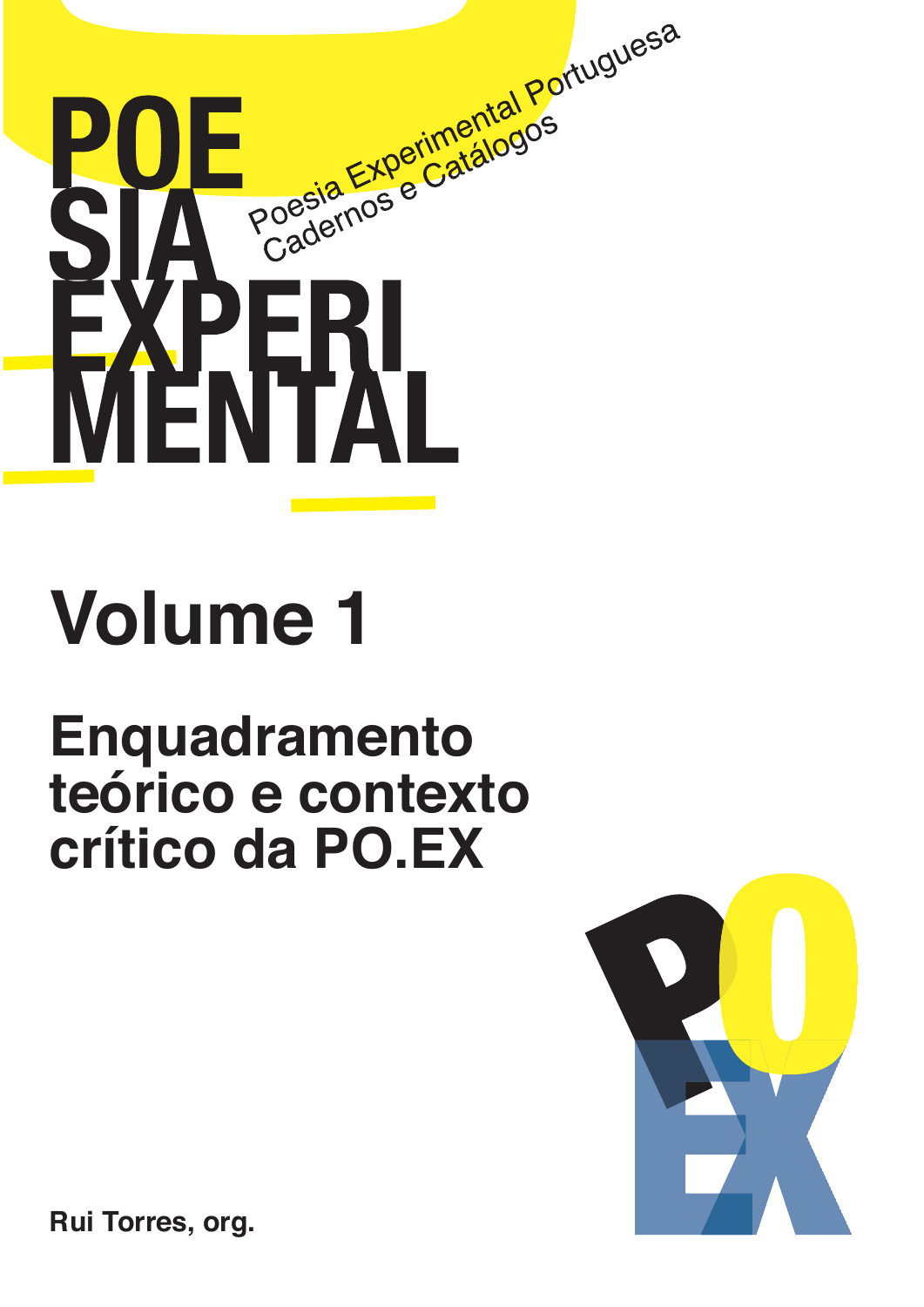

## **Poetics and Politics of the Portuguese Experimental Poetry**

#### **{Rui Torres}**

Artigo revisto no âmbito do projecto CD-ROM da PO.EX (financiado pela FCT através do POCI2010), publicado inicialmente em The Value of Literature in and after the seventies: the case of Portugal and Italy. Ed. Paula Jordão & Monica Jansen, Igitur, Universiteit Utrecht, 2006.

#### **Introduction**

The Portuguese Experimental Poetry movement (henceforward abbreviated as PO.EX) engaged in an activity of translating daily experience into an aesthetic one. Aesthetics, taken not as a general theory of art, but rather as a theory of perception, provided the theoretical framework, and implied at the same time a generalization of aesthetic experience to phenomena of daily life. This transformation, which I will label as an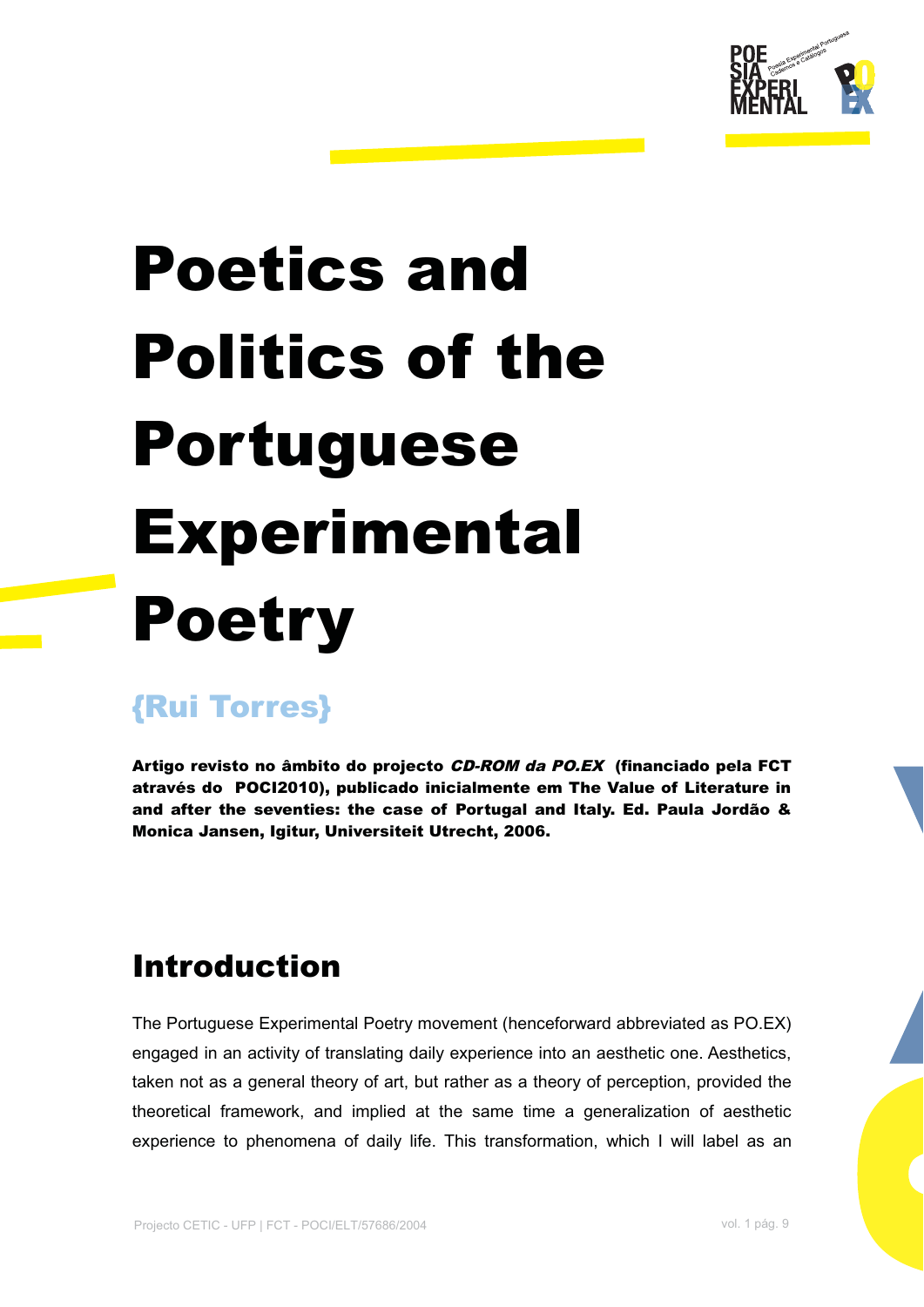

aestheticizing of daily life, is closely related to the social upheaval that resulted in the Portuguese Revolution of 1974. However, I will argue, PO.EX also contests conventional critiques of the self-reflexive and self-representational stance of avantgarde poetries, proposing that a poem which is conscious about itself can also contemplate something else. As a result, one can locate in the poetics of experimental poetry not only theory, and theorization, but praxis as well. As iconoclasts, poets of the sixties and seventies in Portugal have uncovered the correlation of the political dictatorship with academic closure, and in doing so they have linked a project of social rehabilitation (politics) to a development of aesthetics (poetics).

#### The poetics of PO.EX

In truth, the ability of language to ponder itself in meta-linguistic function is tied, in this period of Structuralist ascendancy, to the subversion of the order of writing and speech, as well as its underlying logical and psychological structures. Experimentalist poets assumed that they could contribute to the abolition of a dominant ideological structure. For that reason, the study of the poetry of this time locates the value of literature in the creation of possible worlds, and how these may perhaps motivate social awareness. This conception of literature as a sort of regenerating instrument by means of exploring possibilities and virtualities is indebted to critical theory; critical theory is thus important for literary studies precisely because it does not reduce reality to that which exists. Instead, reality is perceived as a field of possibilities, and critical theory evaluates the alternatives to the empirical real. On the other hand, by suggesting that the conception of order and inflexibility normally associated to literary canons is no longer appropriate, the experimental poetics of the sixties and thereafter has created the grounds for the discussion of Structuralist and informational approaches to text in Portugal.

Naturally, rejection of classification and taxonomy has effects. On the one hand, academia resists, opposing to the innovation; on the other hand, those who violently reject the canon are easily institutionalized: even though Melo e Castro and Ana Hatherly, two of the most prominent poets and critics of the PO.EX, prevented the movement from being a part of the Museum of Literature, it was not always an easy task. Additionally, besides writing poems about poetry (which we might call self-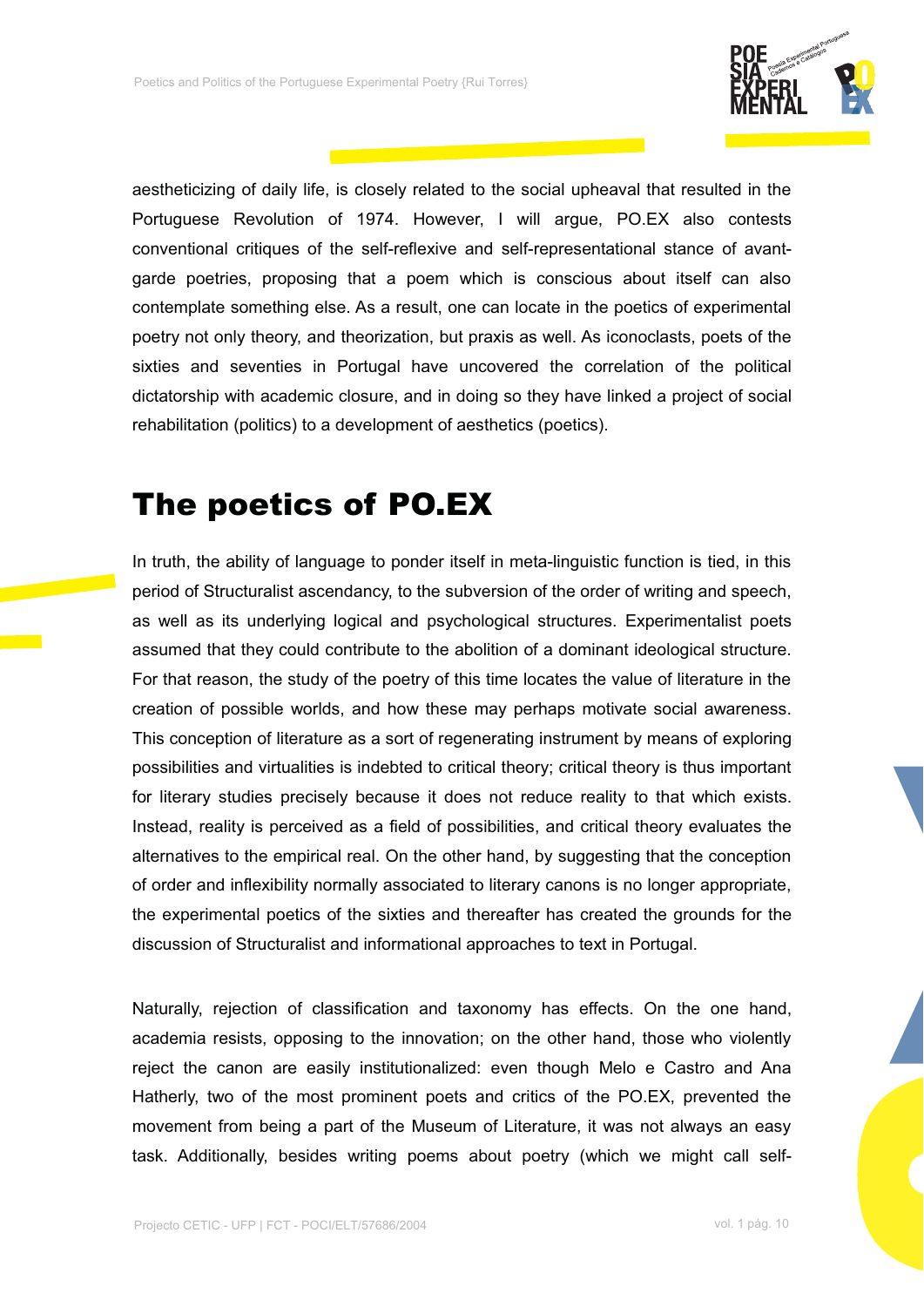

reflexive, self-referential, or simply meta-poems), the literary group sought to create a criticism of its own, hence subverting the function of both poetry and criticism. In its most radical form, this subversion is part of a larger project which involves the change, as well as a substitution, of the academic apparatus. In this perspective, experimental poets exposed the mechanisms and the institutions from which academicism emerged.

PO.EX also contests literary history (and historicism), proposing a new reflection about the function of poetry in a remediated new world. Urged by an impulse that comes from Formalism as well as from Dadaism, PO.EX makes a statement about the aestheticizing of the real, introducing in Portugal, to both the academy and the general public, concepts such as structure, information, and open work, along with those of demystification, and epiphany. The latter refer back to Shklovsky's deautomatization. Jakobson's estrangement, or Mukarovsky's ambiguity, encompassing a redefinition of what was meant by aesthetic perception, and thus comprising a sort of enlightenment.

This innovative combination of self-reflexivity and deautomatization has originated a new word, which first appeared in a retrospective of the PO.EX movement in 1980, at the National Gallery of Modern Art, in Lisbon: poeprática. In the catalogue of the exposition one could read: "houve uma poeprática...". At this point, one should bear in mind that several other exhibits, namely those at the Galeria Quadrum and Centro Cultural de Belém, in Lisbon, and Museu de Serralves, in Oporto, have literally taken PO.EX to the Museum it originally rejected.

In reality, the poetics of the movement still raises several controversial issues. Historically speaking, however, one should not forget that the dispute between the Movement and literary criticism of the time has its origins in the inadequacy of the latter to evaluate the former. Poetry in the sixties implicated the use of new media, as explored by poets Melo e Castro, Salette Tavares, or António Aragão, whereas literary theory and criticism did not. Literary criticism faced a methodological dilemma when interpreting Experimental poetry because it was not prepared to interpret novelty, and we need new methods to understand new processes. Comparing an experimental poem with other poems according to an old repertoire of judgments and knowledge necessarily encompasses the inscription of the experimental poem in a hierarchy of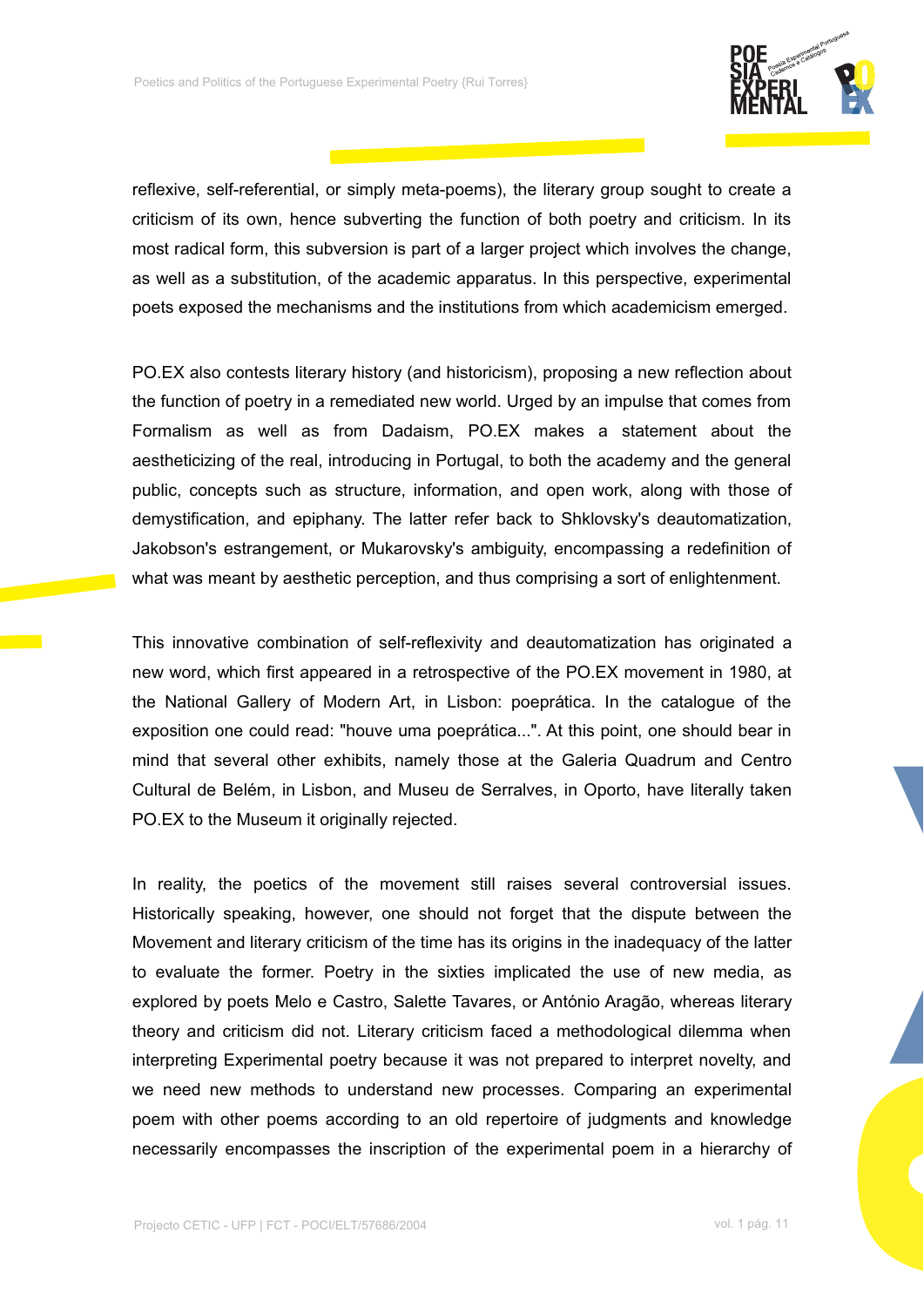

values which belongs to the established canon.

#### The politics of PO.EX

It should also be taken into account that, in the case of Portugal of the 60s, the hierarchy of values was framed by a generalized political and social repression of the Estado Novo. In reality, at this time Portugal breathes a very contradictory period, divided between the international openness, and the domestic political repression of a government ruled by António de Oliveira Salazar. This context is crucial in order to understand why poets and critics were so isolated, and it makes it easier for us to realize the ideological ambitions of the group. The sixties translate with enormous precision the erosion of a number of binary oppositions (left/right, center/periphery), and Portugal did not escape these contradictions. If, on the one hand, this decade opened ground for certain intellectual and critical agendas, such as structuralism, to be accepted by academy, on the other hand, it is also in this decade that we witness the evolution of the most brutal colonial wars being fought in Angola (in 1961), Guiné-Bissau (in 1962), and Mozambique (in 1964). Military campaigns multiplied by this time. and in this perspective, for PO.EX poets, attacking the political code was equivalent to confronting the established literary values. As they have insisted:

[a] Poesia Experimental Portuguesa atacou e ataca destrutivamente o código fossilizado da leitura sentimentalista e opressiva da língua portuguesa no momento preciso em que o sistema político fascista dele mais se reclama (no início da década de 60) para galvanizar o povo para as guerras do Ultramar. (Melo e Castro and Hatherly 176)

Subsequently, discussing and reintroducing the avant-garde makes sense because, as Ana Hatherly has shown, what characterizes avant-garde currents is their level of interference with the real ("O espaço crítico" 114-15). Furthermore, hybrids of poetry and criticism can be foreseen in some manifestoes: the same integration of the poetic function in the form of the work of art that instructs these manifestoes seems to appear in the self-reflexive poem. And manifestoes do not need a referent, they do not need to lean on anything else. As Mary Ann Caws has suggested, "its rules are self-contained. included in its own body" (xxv).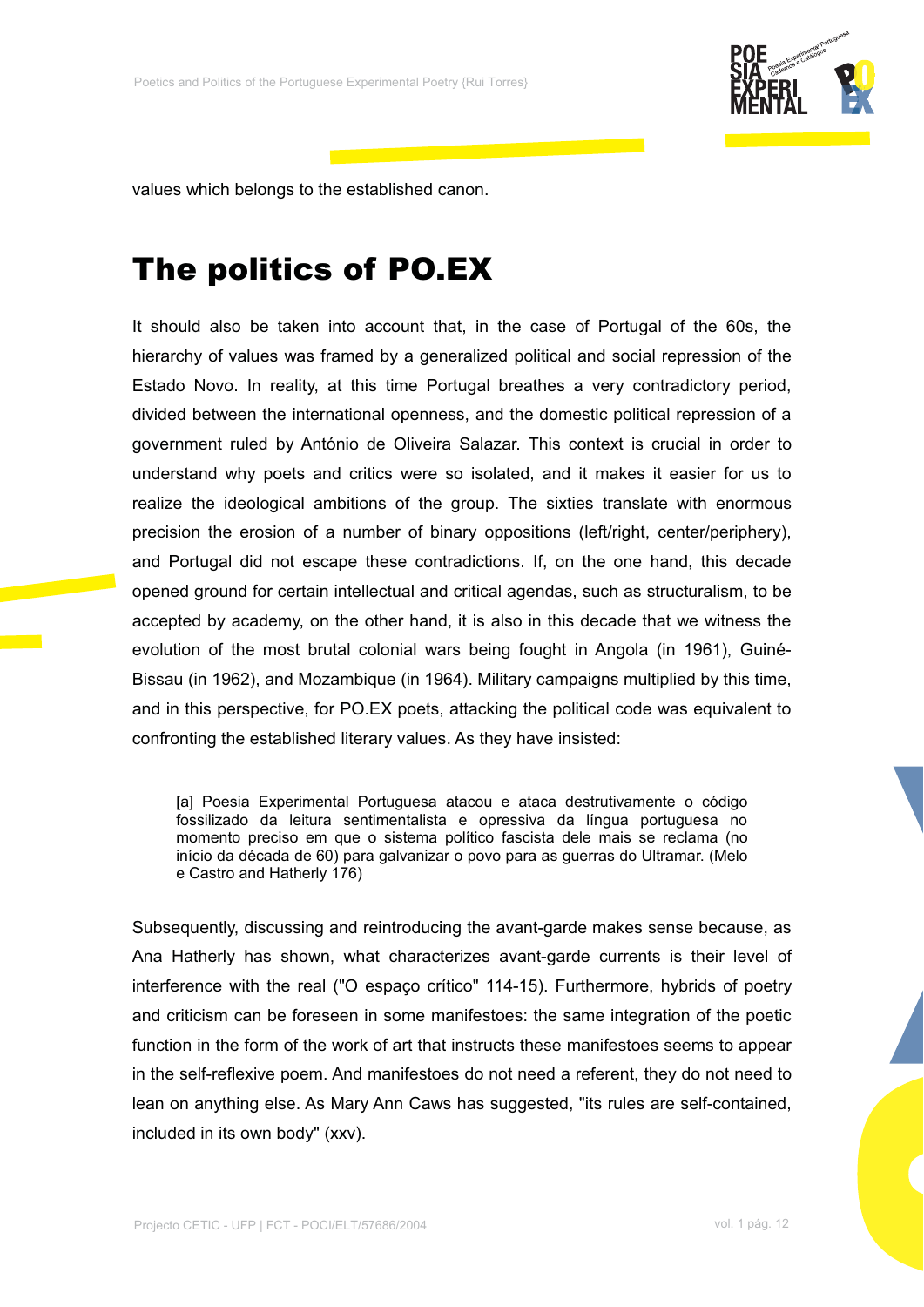

We are coping with a situation in which what seems to matter is the use of poetry as the instrument that allows the shifting of political paradigms, and that may prove risky. In fact, the poetic realm appears contiguous to the political one because writing is a tool for the subversion of the logical and psychological structures of phalo- and logocentrism, therefore contributing to the overcoming of the dominant ideological structures. In short, the political and the ideological fit in on the project of the PO.EX.

It is fair to recognize, however, that the poeprática of these "poetas-teorizadores" (idem, 146) emerges from that same bourgeois society that they criticized, and it originates in the same academy that they tried to deconstruct. Certainly, their rebellion against literature represents an insurrection against naturalization, and normalization of the creative potential of literature, but the proposition that an integration in the canon somehow annihilates inventiveness must be contextualized. PO.EX informs us that literature often reflects the decadence of the dominant classes, which get hold of it, making it inoperative (idem 150).

In addition, as a result of the disarticulation of the roles traditionally ascribed to poetry and criticism, a confrontation with the representatives of the latter was inevitable, and the hostile reception of the first Caderno de Poesia Experimental (1964) seems to mirror the intellectual atmosphere settled in the Portugal of the sixties. Melo e Castro and Hatherly recognize, just like Padin did, that this perplexity represents the possible reaction to the "pura falta de adequação às matérias em questão..." (idem 169). Besides, Portuguese critics were interested in erstwhile arguments about poetry, precisely those ideas that the group wanted to abandon. These time-honored critics still studied poetry as an inalienable mystery, and based their readings in values that formalism and structuralism had made obsolete. These values were "a verdade, a autenticidade, a inspiração, a pureza do lirismo, o génio e o talento, ou outros ou menos metafísicos, que ele instituía arbitrariamente conceitos mais (impressionisticamente?) em critérios de apreciação literária" (idem 170-71).

The context of the poeprática emerges, then, from a larger context of a literary criticism that yields to a backward aesthetic theory, inadequate for the assessment of experimental and innovative poetry. As the poets themselves emphasized, "o nosso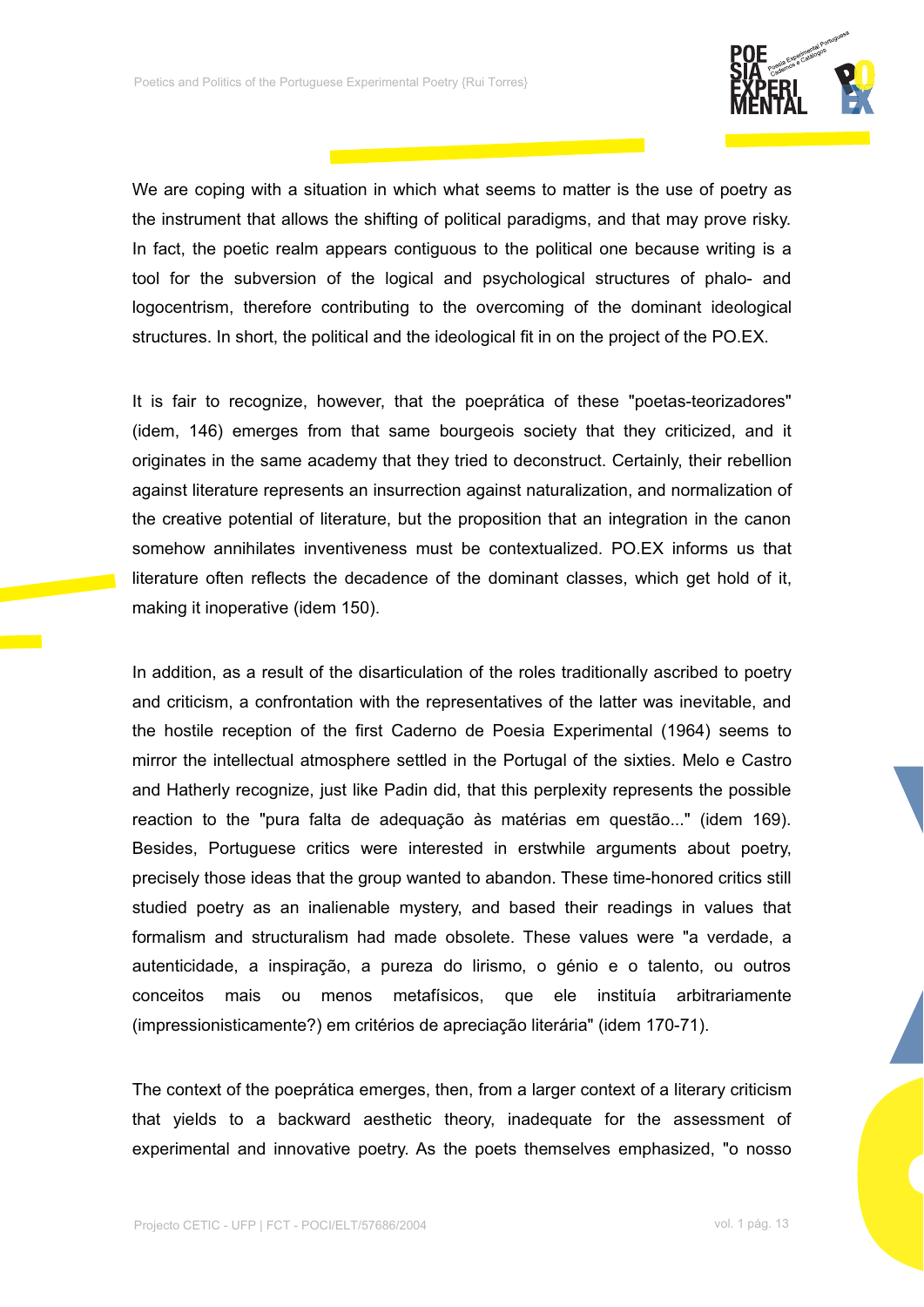

exercício teórico foi obrigado a ser muito mais uma pedagogia e uma informação principalmente dirigida aos leitores, uma vez que o problema da comunicação nos era prementemente posto pelo contexto português" (idem 174).

#### **Poetics as politics**

Moreover, the influence of Formalism and Structuralism in the poetics of PO.EX can be calculated by the quantity of allusions to Shklovsky and others, who have claimed that literariness exists in the quality of making something look strange, as if it were new. For Shklovsky, the normal use of the code automatizes perception, thus contrasting with art, where deautomatization takes place: the aesthetic use of the linguistic code liberates perception. Ostraneniye takes place when a word or a sentence is deterritorialized, de-contextualized from its literal, denotative sense, in order to renew and restore its level of complexity, its aesthetic information.

These two distinct forms of perception acknowledged by Shklovsky are basic because, in our daily lives, the presence of the world ends up neutralizing it. This process of automatic perception results in repeated alienation, and for Shklovsky it represents an "algebric method of reasoning" (58). This process of "algebraization, the overautomatization of an object, permits the greatest economy of perceptive effort" (ibidem), and its range is enormous, since it crosses all human experience: "Habitualization devours works, clothes, furniture, one's wife, and the fear of war" (ibidem).

However, automatized perception has its counterpart: there is an aesthetic experience which marks the way we perceive the world and which is entailed by art and poetry. In fact, "[A]rt exists to make one feel things, to make the stone stony. The purpose of art is to impart the sensation of things as they are perceived and not as they are known" (ibidem). Another lesson can be drawn from here: the emergence of critical theory in aesthetics indicates the establishment of an ideological territory that interprets the real as the locus of alienation and trivialization.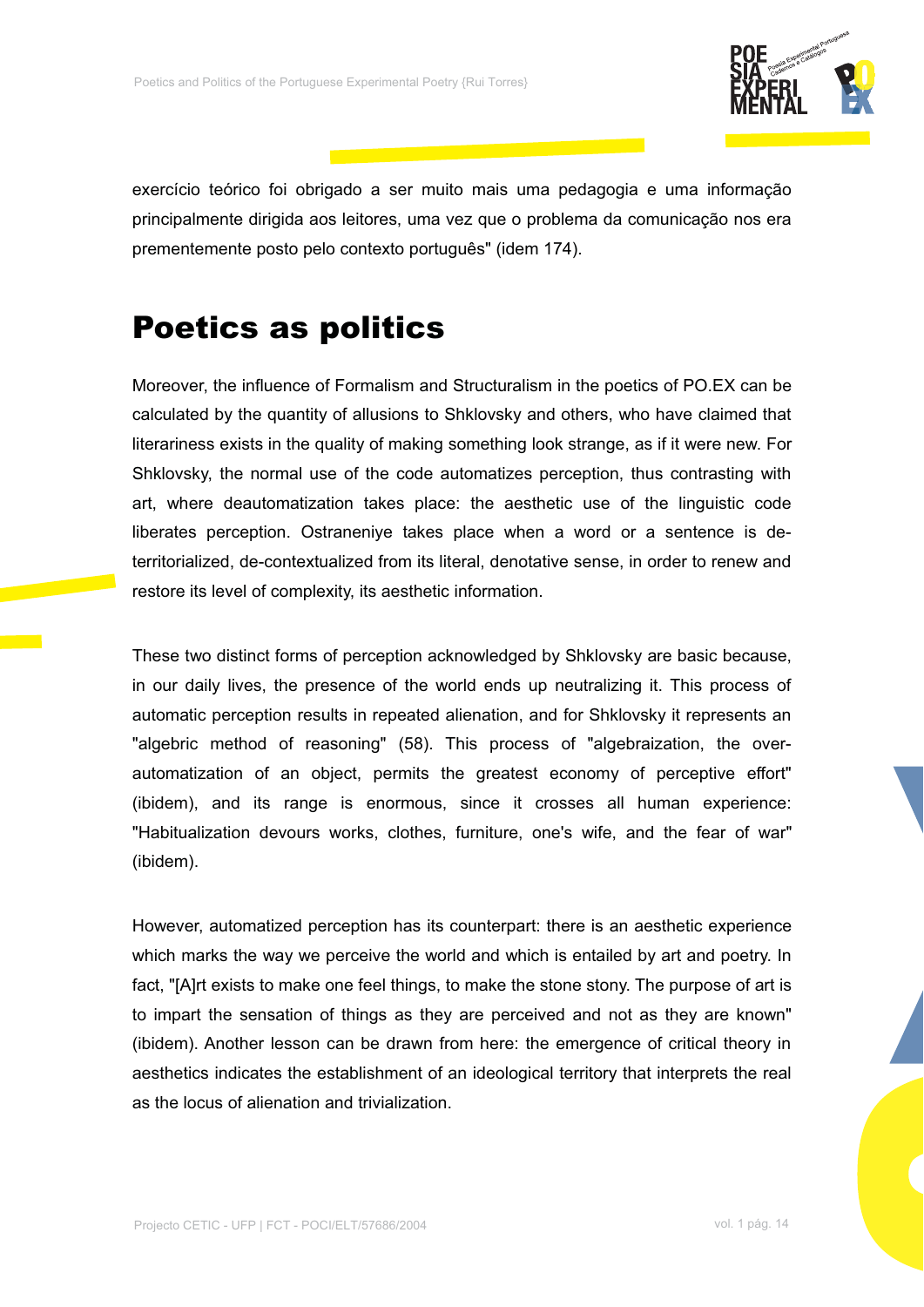

For Melo e Castro, Hatherly, and Tavares, as much as for Shklovsky or Eichenbaum, poetry offers a revitalization of language that is contrary, as much as contiguous, to a standardized model which was reminiscent of the standardization enforced by the dictatorship. For Melo e Castro "[o] dizer do poético é o dizer do tudo.... [e o] ver do poético é o ver total" (qtd. in Aguiar and Pestana 138), and the function of poetry is to defend and to resist to this "nada padronizado que tende a suprimir o gesto e o risco da invencão do novo" (Melo e Castro and Hatherly 138). Moreover, poetry exposes its processes in its structure, as well as its devices in its machinery: poetry is "poesia fazendo-se e não poesia feita" (idem 176).

PO.EX poets have tried to put these theories into practice. The slogan "A poesia está na rua", written by the painter Vieira da Silva on one of her paintings about April'74. expresses clearly what was happening on the walls and streets of Portugal. Ana Hatherly explains in her article "Voices of Reading":

There were moments of real communion of feeling and thought, and this privileged state of unanimity burst out in the open in a most creative way with the participation of artists, poets, musicians, everybody who felt in unison with the Revolution and the liberation of the people. As a slogan of the time stated, "poetry was really in the streets." Political posters, graffiti, and murals spread all over the country. Revolutionary speeches and songs proliferated. The voices of the Revolution filled the air. (idem 69)

In a similar manner. Salette Tavares has expressed that the democratization of art was an issue of the elites, not the masses, because anyone could understand poetry. She cites a story about the making of the graphic poem "Os efes", which translates with precision this interest for the aestheticizing of human experience. The poem is a 90 cm by 60 cm poster with 3 lowercase f's (representing perhaps "fado", "fátima" and "futebol"), without the outlines, and where the form of the letters is revealed by the text filling them. When it was send to a typography for printing. Tavares tells the following story:

Deve saber do que me aconteceu com quem os compôs: mandaram-me três em representação de todos os colegas de trabalho para me dizer que nunca tinham feito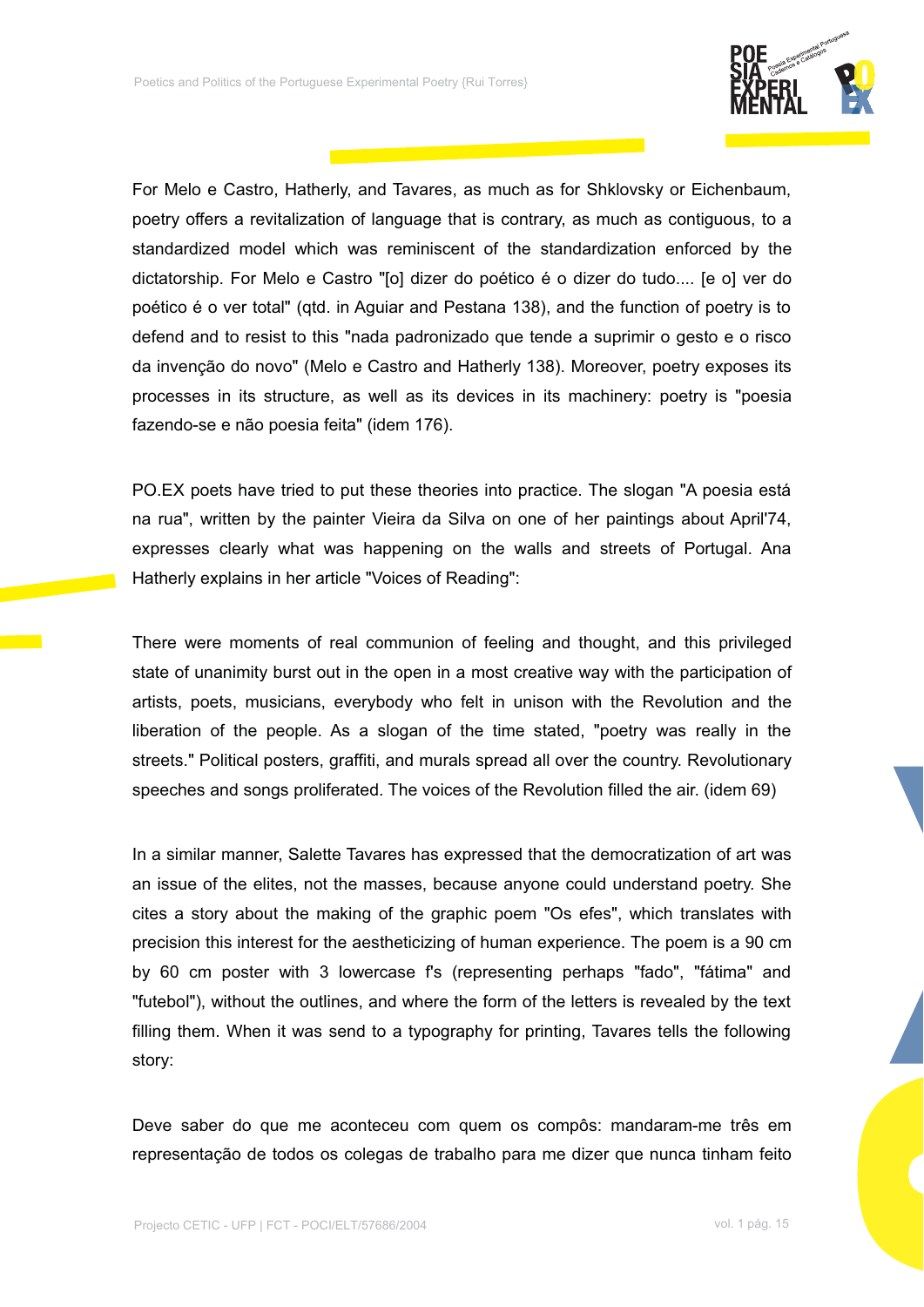

uma composicão tão bonita mas que me queriam perquntar se tinha, ou não, sentido político. – Claro que tem! respondi. E figuei mais certa de uma coisa de que estou certa: é mais difícil fazer passar a inovação junto de intelectuais do que daqueles que sem fórmulas ensinadas aprendem a frescura. Julga-se que para eles é difícil. Tudo é difícil para todos mas é bom que se habituem a considerar que devem desconfiar do fácil. O difícil intransponível só o é para a estupidez da rotina magnificada em que a cultura hábito é só a incapacidade criativa, neste caso, a surdez e a cequeira, ("Carta", 18)

Tavares tells us another anecdote in the catalogue of the exhibit "Brincar", which took place at Galeria Quadrum, that illustrates the interference of poetry in education and pedagogy:

aconteceu mostrar eu episodicamente uma exposição a crianças com cerca de seis anos. Fui várias vezes interrompida pelas duas professoras que as acompanhavam. Achavam tudo difícil para criancas daquela idade. Eu disse: – Isto é uma espiral e uma espiral é... Não me deixaram acabar de dizer, só acabei o gesto. Ora espiral é uma palavra linda, uma crianca ainda mais pequenina do que aquelas pode saber o que é uma espiral porque já deve saber o que é um caracol. As criancas percebem muito bem a exposição do Alberto Carneiro. Quem não percebeu mesmo nada foram as professoras, era ri al mente [sic] muito difícil. ("Brincar", s.p.)

#### **Performing the po(e)litical**

Another interesting activity that displaced and de-centered the "place" of poetry was a gathering of the Poesia Experimental at Galeria Divulgacão, entitled "Visopoemas." This collective work demonstrated the open conflict that poets waged against academic and literary critics. The poets involved in this exhibit were the same that months before had participated with graphic and visual poems in the "Suplemento" of Jornal do Fundão, another of the poepráticas of the PO.EX: António Aragão, Melo e Castro, Herberto Helder, Barahona da Fonseca, and Salette Tavares, among others, Visopoemas was a staging of new media for poetry: it integrated objects, paintings and outdoors that indicate a transition, in Portugal, from concrete to visual practices of poetry.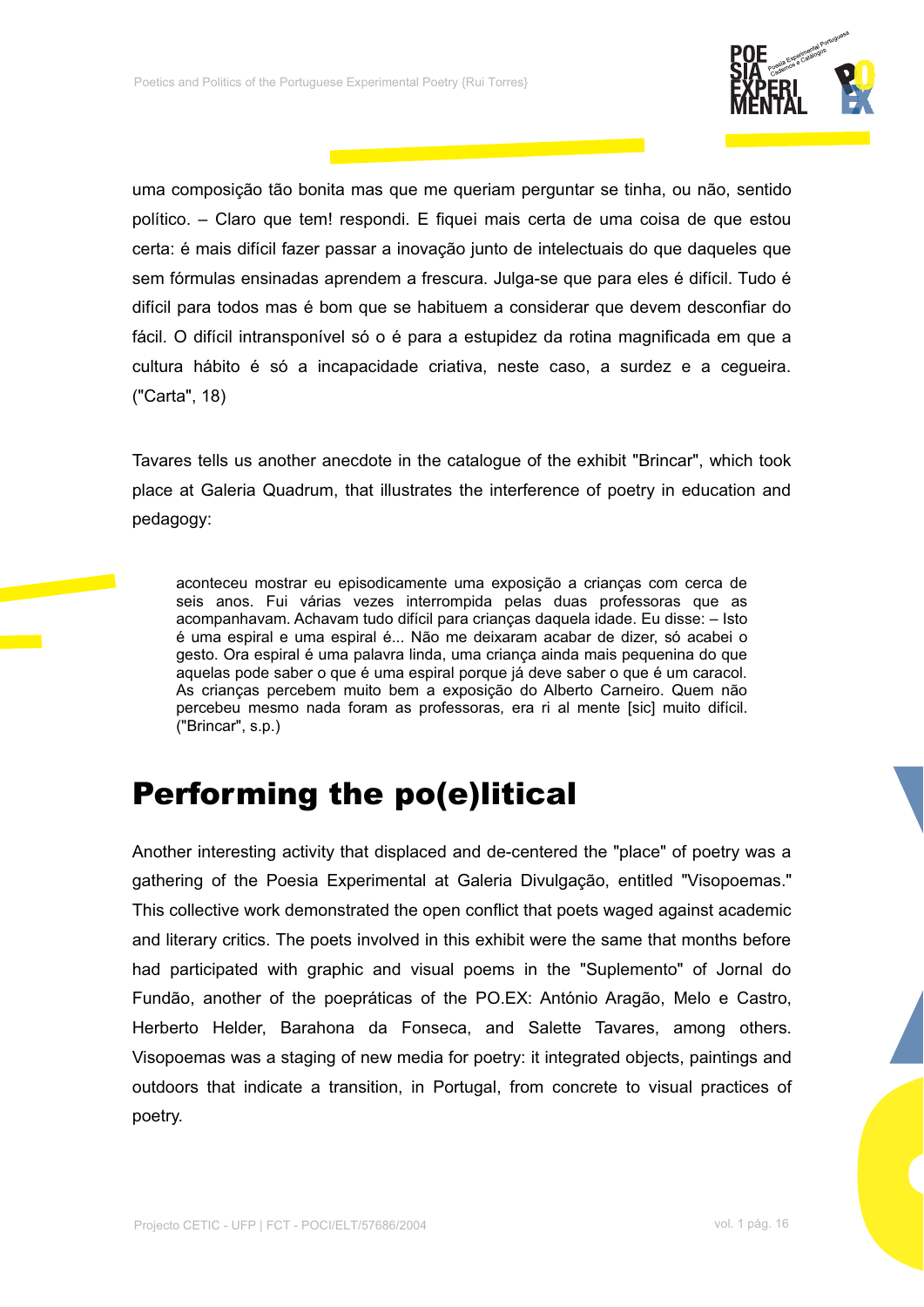

Just after the inauguration, a happening took place in which poetry and music merged, from autonomous languages to a symbiosis of mutual transformation. The happening had a title which was self-explanatory, "Concerto e Audição Pictórica." This synaesthesic hybrid of sound and vision develops the manifesto for concrete poetry of the Brazilians, the Pilot Plan for Concrete Poetry, which adapted James Joyce's Finnegan's verbovocovisual (text, sound, and image). Décio Pinatari, one of the brazilian concretists, understands this new poetry in an interesting way: "o ôlhouvido ouvê".

Ana Hatherly, whom by this time was not yet part of the group, had a section of musical criticism in the literary supplement of Diário Popular, and she wrote about this Concerto saving that "o concerto destinava-se a causar sensação, e agitar, e conseguiu plenamente os seus objectivos" (idem 98). In a similar way, Salette Tavares has said to have been a "escândalo para muito parvo" (idem 18).

Humor is a constant in the "Concerto." This was probably the first time that John Cage's toy-pianos were played and seen in Portugal, and several other things have happened which were meant to be a provocation to the public. Titles like attached saying that "a peca não será dada ao público por provocar sono," and "Sonata ao Lu....ar livre," mentioned that the piece would not be performed because there was no ar livre [free air] in Portugal. These are fine examples of the quest for an aestheticizing of the quotidiano by means of a politicization of aesthetics.

Salette Tavares, providing, at the same time, the grounds for a critique of criticism, as well as a combination of self-reflexivity and deautomatization, offers in her "Ode à Crítica" another example of this poeprática. This "Ode à Cri... cri... cri... tica... da nossa terra" (as it was also known), which would only be performed if the public would ask for an encore, ironizes and criticizes the academic discourse in a humorous way.

Using the repetition of the first syllable of the word "critica" (cri...cri...cri...), Tavares grasped an onomatopoeia alluding to the language of crickets. And still for Salette Tavares, it is the embodiment of cultural histories that matters: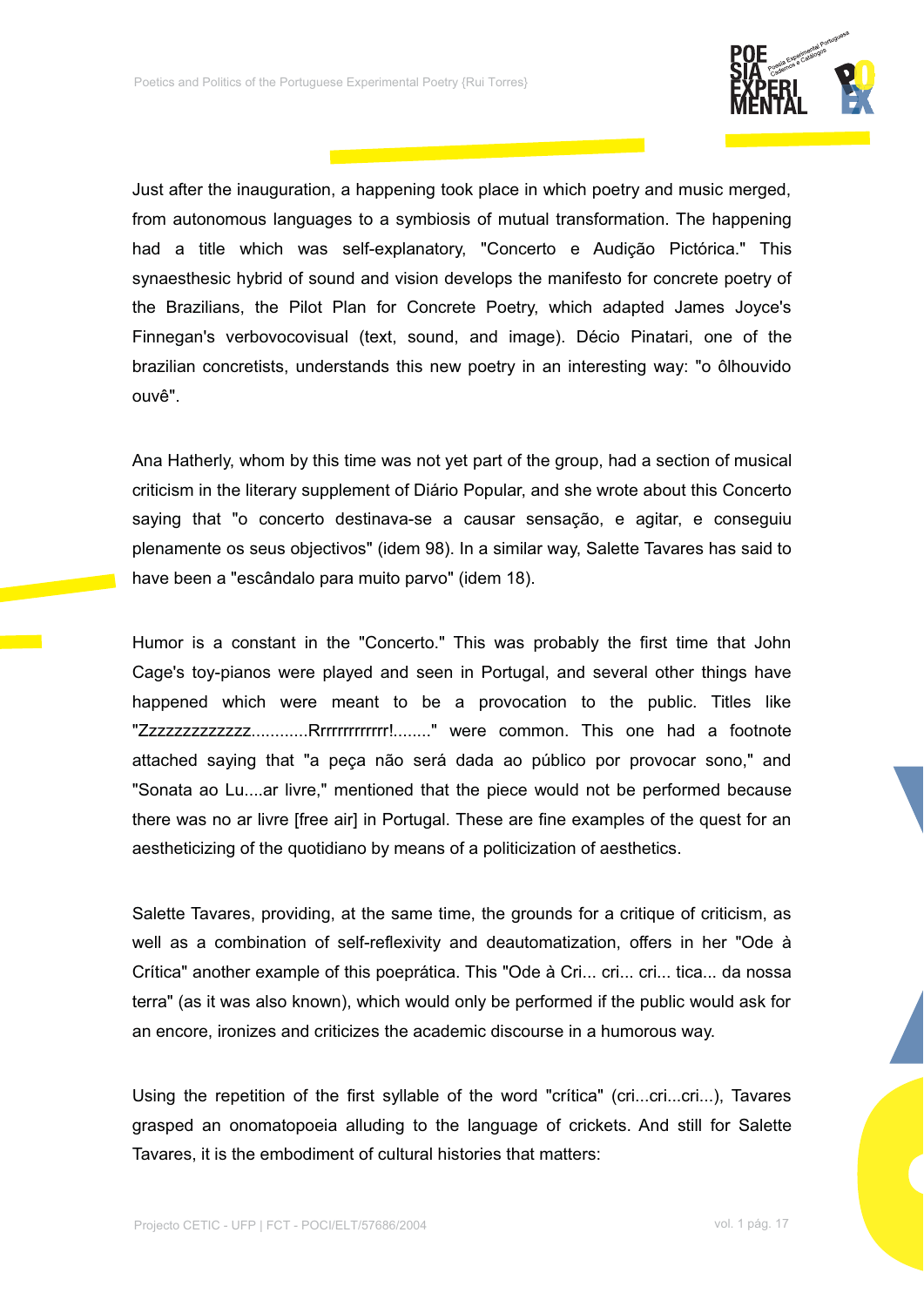

No momento em que transportadores do piano com a sua técnica cuidadosa o inclinavam, rolou lá de dentro um ovo verdadeiro. Parecia uma história surrealista ao vivo. Um neto do proprietário usava o piano para esconder os ovos que roubava na cozinha. (idem 18-19)

Salette Tavares calls it a live, surrealist story.

#### **Conclusion**

Experimental poetry assists us in dealing not only with old and new media, but it also questions the form we perceive and construct texts. It is, therefore, subversive: it condemns the literary establishment, its assumptions and definitions of text, author(ity), and reader (the poetics), but it also proposes new communicative regenerating social messages (the politics). In the context of the Portuguese 70s, that situation is even more significant, because a political state of censorship and control suppressed any possibility of literary engagement with innovative practices. As a result, the poetics of the PO.EX group appears intimately related to a political stance, but this political undertaking equally translates a poetics of novelty and originality.

#### **Bibliografia**

Aguiar, F. and Pestana, S., eds. (1985). Poemografias: Perspectivas da Poesia Visual Portuguesa. Lisboa, Ulmeiro.

Gomringer, Eugen "From Line to Constellation." UbuWeb. 1954. Trad. Mike Weaver. 1 Abril 2002. <http://www.ubu.com/papers\_frames.html>.

Hatherly, Ana. "Semana musical." Diário Popular 28-1-1965.

---. "Estrutura, código, mensagem." Diário Popular 25-5-1967

---. "A função poética da mensagem." Diário Popular 26-10-1967

---. & E. M. de Melo e Castro, eds. Po.Ex: Textos teóricos e documentos da poesia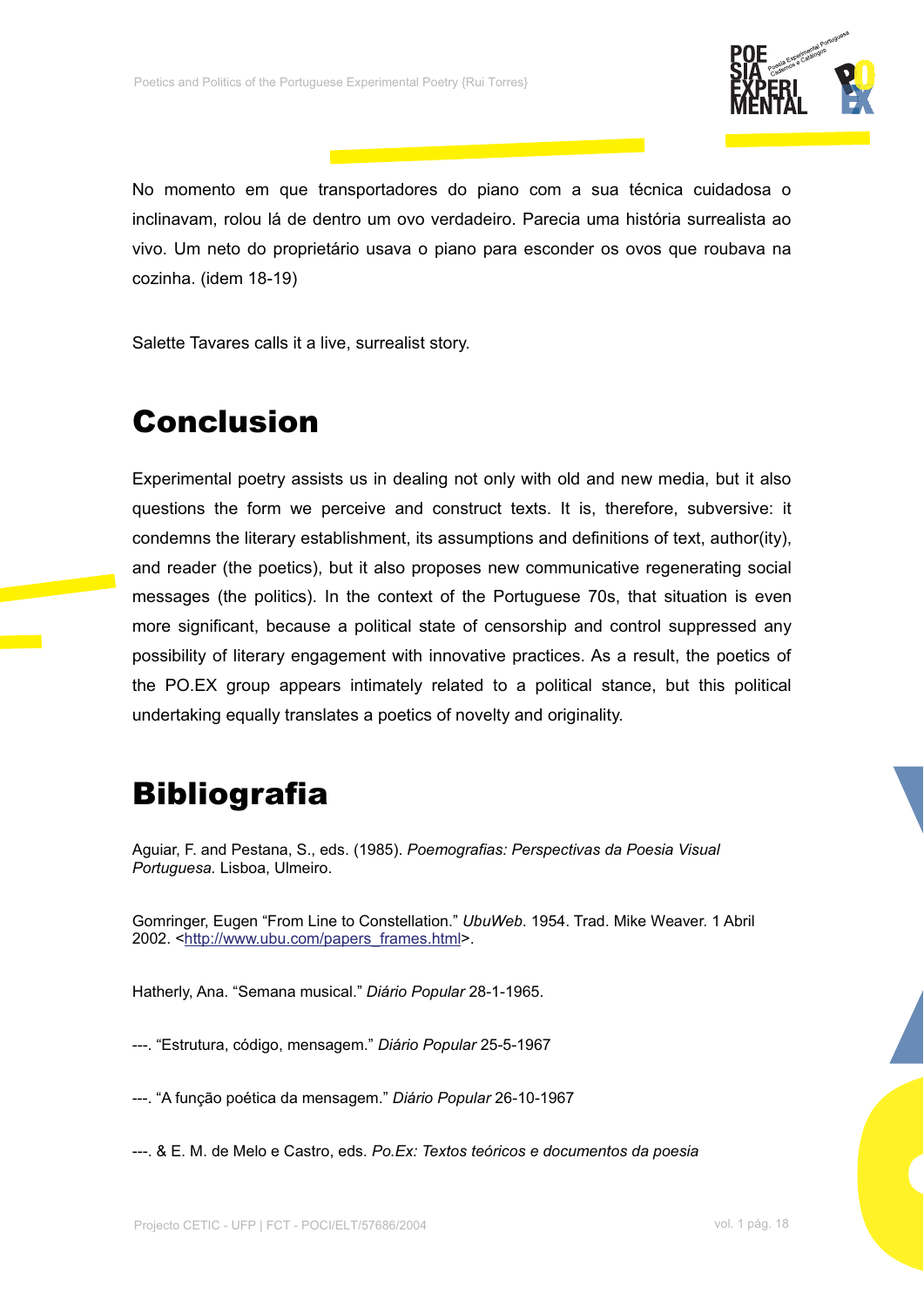

experimental portuguesa, Lisboa: Moraes, 1981,

Padin, Clemente, "La poesia experimental en america latina," Merzmail, 1996, 1 Abril 2002 <http://www.abaforum.es/merzmail/lapoesia.htm>.

---. "Dificultades Metodológicas en el examen de la Poesía Experimental." *Merzmail*. 1996. 1 Abril 2002 <http://www.abaforum.es/merzmail/dificult.htm>.

Shklovsky, Viktor. "Form and Material in Art." Context: A Forum for Literary Arts and Culture 2 (2000): s.p. 1 Abril 2002 <http://www.centerforbookculture.org/context/no2/shklovsky.html>

---. "Art as Technique." Contemporary Literary Criticism. Ed. Robert Con Davis e Ronald Schleifer. 2a. ed. New York: Longman, 1989. 54-66.

Tavares, S. "Brin cadeiras", Cadernos de Poesia Experimental-1, 1964.

---. "Brincade iras". Cadernos de Poesia Experimental-2, 1966.

---, *Obra poética (1957-1971)*, Lisboa: Imprensa Nacional Casa da Moeda, 1992.

---, "Brincar (A propósito de Amélia Toledo)," Cológuio, Artes 7 (1972); 31-34,

---, "Os efes", *Antologia da Poesia Concreta em Portugal*, Documenta Poética 2, Org, E, Melo e Castro & José Alberto Marques. Lisboa: Assírio & Alvim. 1973. 122-124.

---, "Brincar." *Catáologo da Exposicão Brincar*, na Galeria Quadrum (Lisboa), Sem paginação,

---, "Brincando brincando." *Poemografias, Perspectivas da Poesia Visual Portuguesa,* Org. Fernando Aquiar e Silvestre Pestana, Lisboa: Ulmeiro, 1985, 57-61

---, "Curriculum vitae." *Poemografias, Perspectivas da Poesia Visual Portuguesa,* Org. Fernando Aquiar e Silvestre Pestana, Lisboa: Ulmeiro, 1985, 262-268.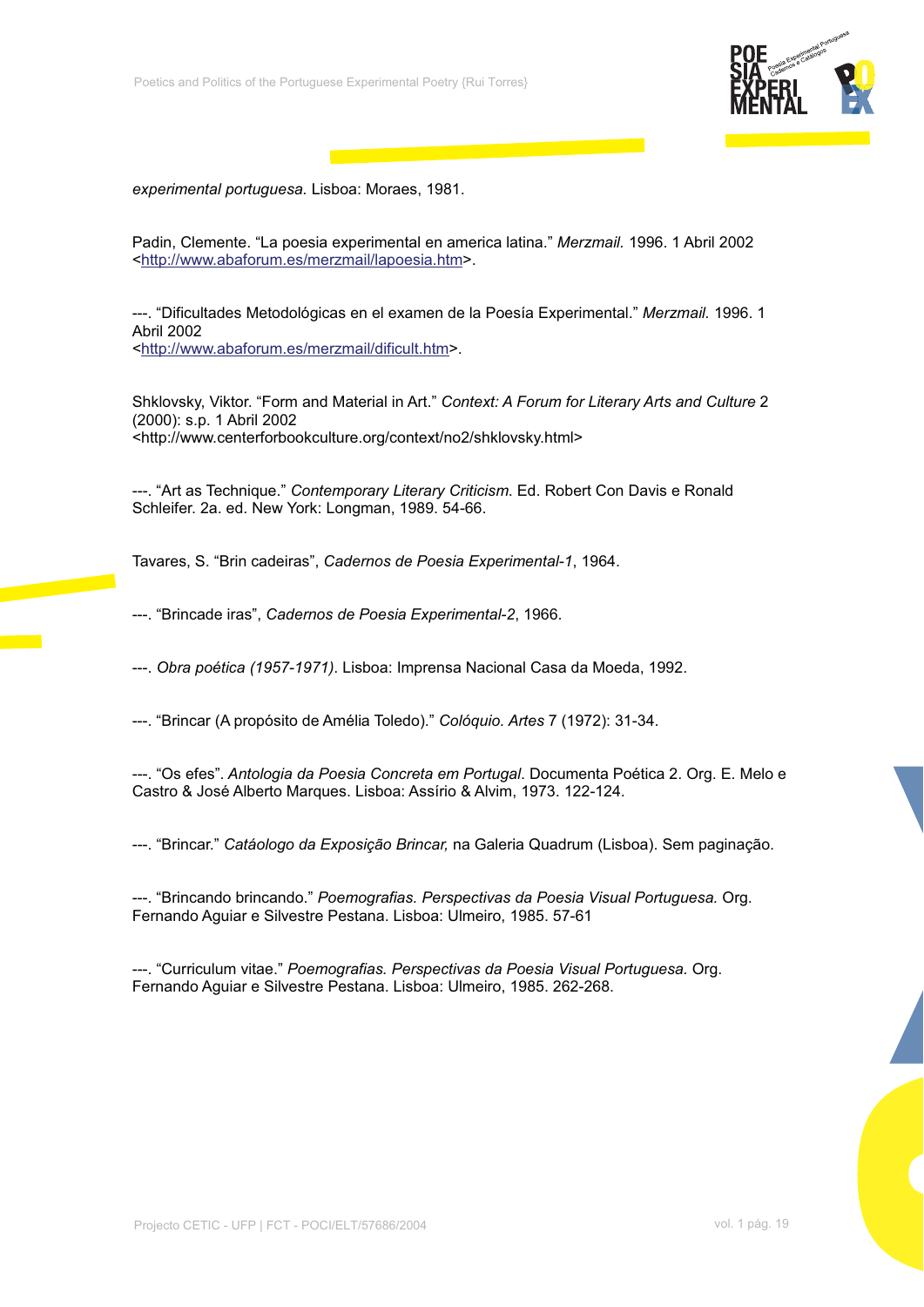

### Sobre a recepção da PO.EX

#### **{Raquel Monteiro}**

Artigo escrito no âmbito do projecto *CD-ROM da PO.EX* (financiado pela FCT através do POCI2010), publicado inicialmente no Portal da PO.EX, 2005.

A Poesia Experimental é um movimento de vanguarda internacional que nasce na segunda metade do século XX e tem como propósito uma experimentação poética perfeitamente equiparável à experimentação científica.

Na sua Proposicão 2.01, o primeiro livro português que se debruca inteiramente sobre a componente teórica deste novo movimento, Melo e Castro tenta dar-nos uma breve definição de Poesia Experimental, incidindo sobre a cientificidade do acto criativo: "2.01 – Poesia Experimental – Forma específica da actividade criadora do Homem com o objectivo de fazer experiências sobre esse fenómeno ou acto, estudando o resultado dessas experiências." (cit. in PO.EX, 1981, p.107).

O estudo do potencial poético da escrita, a distribuição da linguagem, a exploração das possibilidades estruturais, a autonomização do signo, a substantivação da palavra e abandono de uma sintaxe convencional, a aposta no verbivocovisual (conceito inicialmente utilizado por Joyce e, posteriormente, adoptado pelos teóricos deste movimento) são algumas das características desta poética Experimental. Em suma:

(...) os Experimentalistas assumem uma postura objectiva, que se deseja científica, em que assumem grande importância as questões de forma e estrutura; a palavra torna-se substantiva, o signo adquire autonomia e a sintaxe é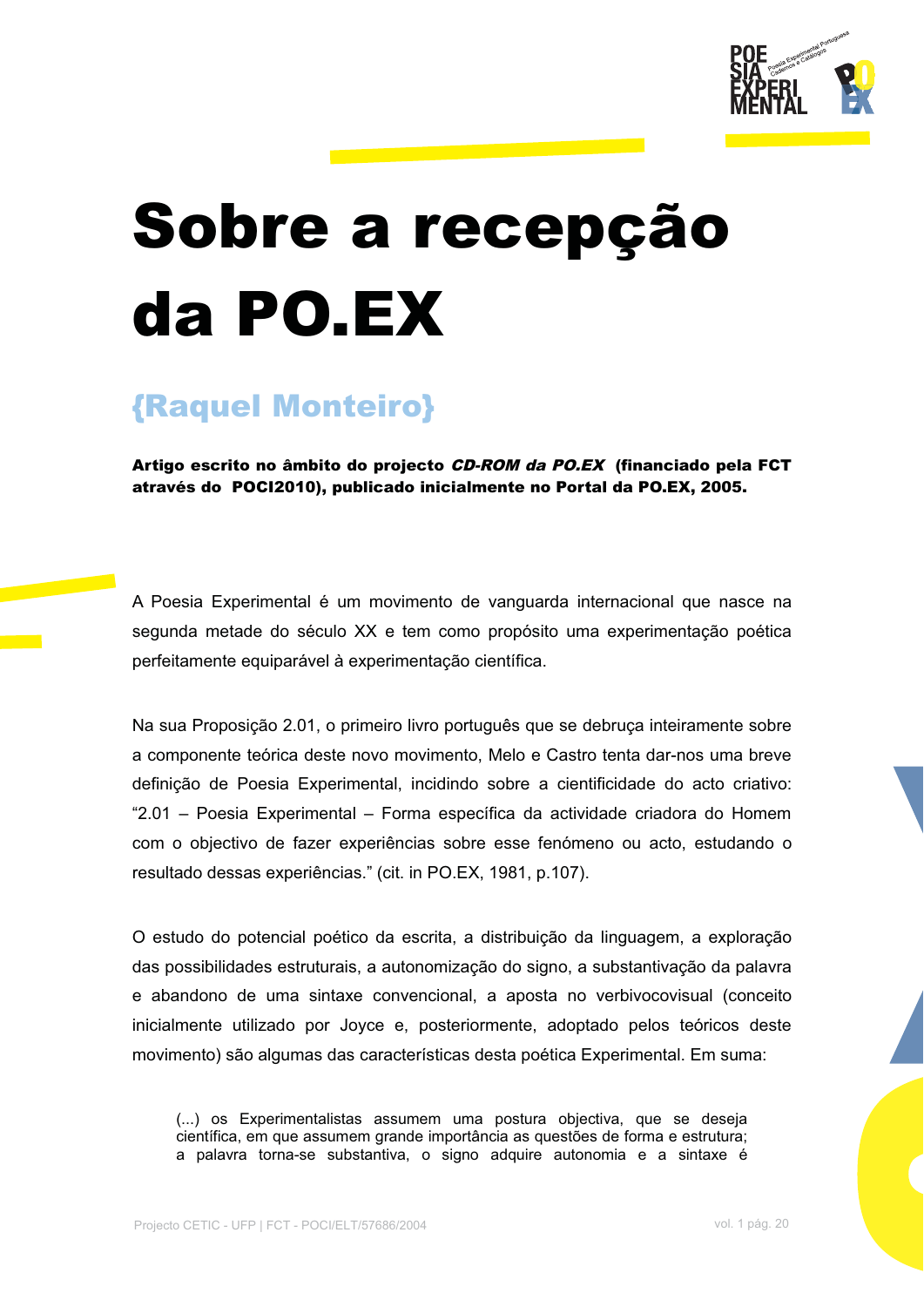

fraccionada favorecendo o conceito de constelação. (Ana Hatherly)

A utilizacão do termo "constelacão" é originário de Gomringer, uma das muitas influências que confluem nesta prática literária – a poesia visual dos dadaístas. surrealistas e letristas, as experiências matemático-combinatórias de Max Bense, o estruturalismo, a semiótica, a teoria da informação, a linguística moderna... – reiteradas constantemente nos diversos textos de teorização que acompanham o trabalho poético/artístico da vanguarda Experimental.

Este movimento surge, em Portugal, em meados dos anos 60, numa época de silêncio e de opressão. Estávamos em pleno regime ditatorial. Este ambiente político impedianos de conhecer o que se passava no exterior das nossas fronteiras, pois a informação era completa e excessivamente filtrada ou até mesmo censurada. Eis o principal motivo do marasmo cultural e artístico que se vivia desde o início do regime salazarista.

Num dos textos publicados no volume Po.Ex: Textos teóricos e documentos da poesia experimental portuguesa encontramos o testemunho dos principais elementos do grupo Experimental português. Citaremos apenas algumas linhas de um desses testemunhos:

(...) inseri-me noutro contexto (...) onde se viviam determinadas vivências e se faziam determinadas experiências de tipo criativo, sobretudo Franca e Itália, e aí eu concebi uma nova maneira de recriar aguilo que tinha deixado para trás e que era uma tradição da poesia portuguesa. Quando passados tempos chego novamente a Portugal encontro tudo na mesma, estratificado, politicamente inacreditável, e então eu vi que a gente chega aqui e realmente sufoca. Dá-se um encontro ocasional com mais um poeta e comeco a falar: - «É pá, isto agui não se passa nada, estamos enguadrados numa situação política terrível que se reflecte na actividade criativa: temos de fazer qualquer coisa, isto não pode continuar assim». (António Aragão, cit in PO.EX)

De facto, "gualquer coisa" foi feita. Em 1964, foi publicado o primeiro número dos Cadernos de Poesia Experimental, dos quais fizeram parte António Aragão, Herberto Helder, António Barahona da Fonseca, António Ramos Rosa, E. M. de Melo e Castro e Salette Tavares. As páginas desta revista encerravam uma enorme novidade. proporcional ao choque causado tanto a nível do público como da crítica literária.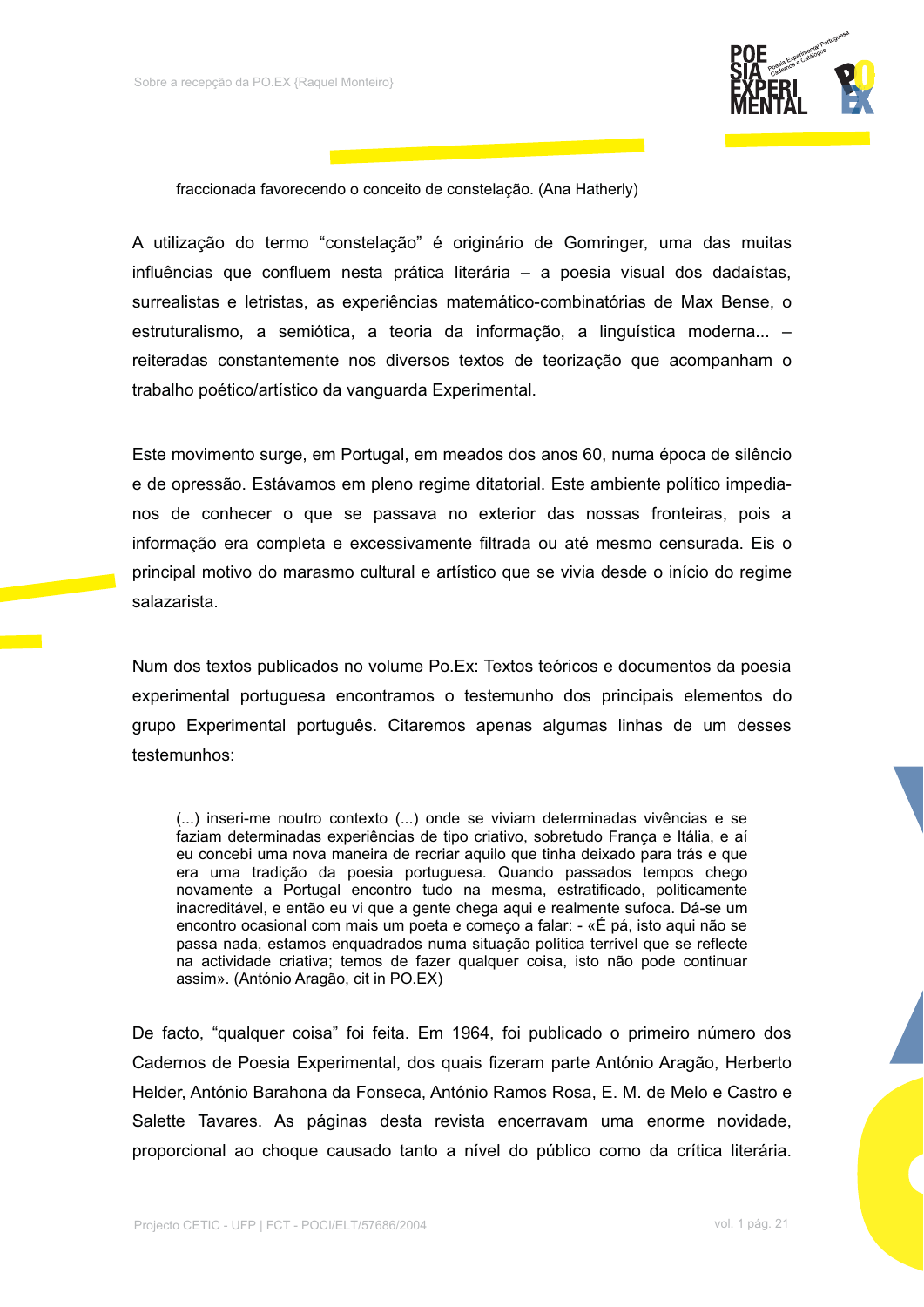

Como tal, não é de admirar que

(...) a poesia experimental tenha sofrido incompreensões e desfigurações de toda a ordem, iá que, como poesia, ela propunha valores e recursos que não eram exclusivamente literários (Poesia visual e obiectual) mas que eram especificamente poéticos. (Melo e Castro, 1987, p.79)

Foi muito fácil então acusar a Poesia Experimental de tudo o que os críticos oficiantes se lembraram, desde o «distanciamento das realidades sociais portuguesas», por um lado, até à «iconoclastia gratuita», por outro, (Melo e Castro, cit. in PO.EX, p.11)

Porém, apesar de todas as acusações, o facto é que a PO.EX não se alheou da realidade, muito pelo contrário – em vez de combater o marasmo sócio-cultural com gastas palavras (ao estilo neo-realista), o Experimentalismo optou pela desconstrução do discurso vigente, pela insubordinação aos padrões literários estabelecidos.

 $\dots$ ) um resoluto NÃO ao triste «caldo cultural» que nos era obrigatoriamente servido (sentimentalismo, discursivismo, patrioteirismo, idealismo místico, vedetismo, oportunismo, brilhantismo, sebastianismo, provincianismo, carreirismo, etc., etc.) para além desse NÃO, nós só tínhamos o produto das nossas mão e das nossas cabecas, na condicão de isolamento e silêncio que as circunstâncias nos impunham. (idem)

A partir destas palavras, podemos depreender que a acusação de «distanciamento das realidades sociais portuguesas», por parte do grupo experimental, é infundada. Do poeta experimental é esperada uma postura social interventiva, contrariando o psicologismo individualista herdado do Orpheu. Na Dialética das vanguardas. E. M. Melo e Castro debruca-se sobre esta questão da relação entre o artista e a sua realidade político-social, onde argumenta que o escritor deve pensar, falar e agir também em termos políticos. O artista não deverá desligar-se do seu papel de cidadão, pois a sua visão da realidade é parte fundamental daguilo a que chamamos de criação artística. Aliás. Melo e Castro vai mais longe ao afirmar que ele deverá assumir o papel de "vidente", deverá "usar a capacidade efabuladora para construir modelos vectoriais das situações futuras" conseguindo transformar a obra artística num "acelerador do tempo".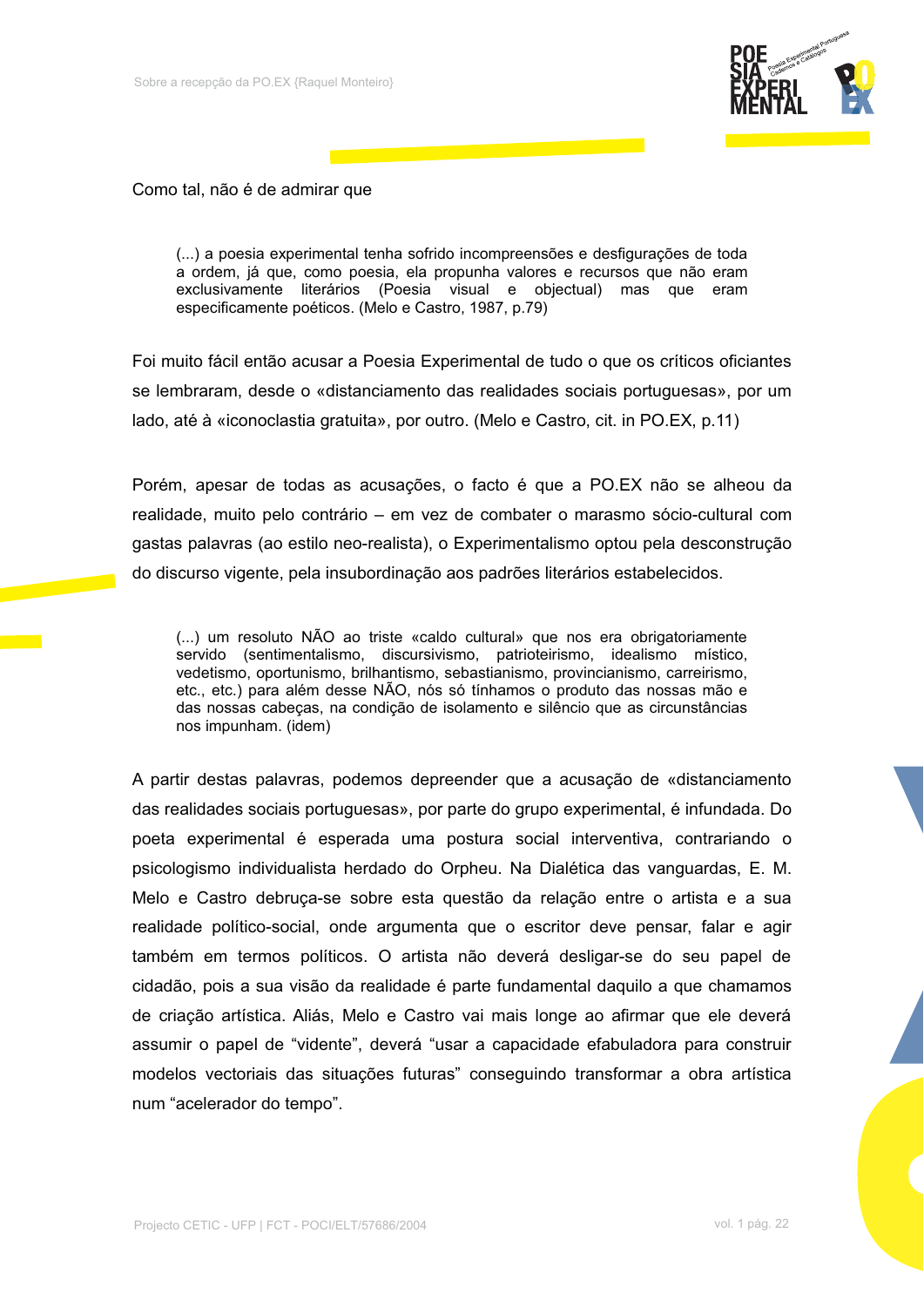

O "acelerador do tempo" é uma clara alusão ao espírito vanguardista, um apelo à superação das normas vigentes. Esta é também a definição do papel dos Poetas Experimentais, que, ao subverterem as regras literárias padronizadas, foram marginalizados por um meio cultural incapaz de perceber um trabalho renovador.

Provavelmente, a verdadeira dificuldade residia no papel activo que o leitor teria forcosamente que adoptar, entrando numa relação dinâmica com o obiecto artístico produzido. "O trabalho criador do artista experimental é precisamente criar estruturas atomizadas de grande entropia  $(...)$  O utente do poema que se aperceba das informações de que for capaz." (op. cit., p.79)

Porém, a crítica de então não foi capaz...

A verdade é que os Poetas Experimentais tinham um aparelho crítico, uma informação teórica, na maior parte dos casos muito superior à dos críticos em exercício, que, de uma maneira geral, praticavam uma crítica impressionista ou pseudo-neo-realista que não permitia aos seus praticantes aguela rotura com os métodos de leitura e interpretação do texto necessários para a apreensão, identificação e finalmente leitura crítica desses textos. (Hatherly, 1979, p.119)

Perante todas estas dificuldades, a PO.EX viu-se forcada a criar todo um trabalho de teorização que legitimaria toda a sua prática poética, tentando informar e esclarecer um público desinformado (voluntariamente? / preguicosamente? / forcosamente?).

Depois da estupefacção provocada pelo primeiro caderno da Poesia Experimental. surge, em 1966, o segundo número. Neste caderno vemos novos actores em cena. entre os quais alguns poetas estrangeiros: Edgar Braga, Emílio Villa, Haroldo de Campos, Henry Chopin, Ian Hamilton Finlay, Mike Weaver, Mário Diácono, Pedro Xisto e Pierre Garnier. A enumeração destas participações internacionais leva-nos a outro ponto fulcral, relacionado com o Experimentalismo português – o seu carácter internacional.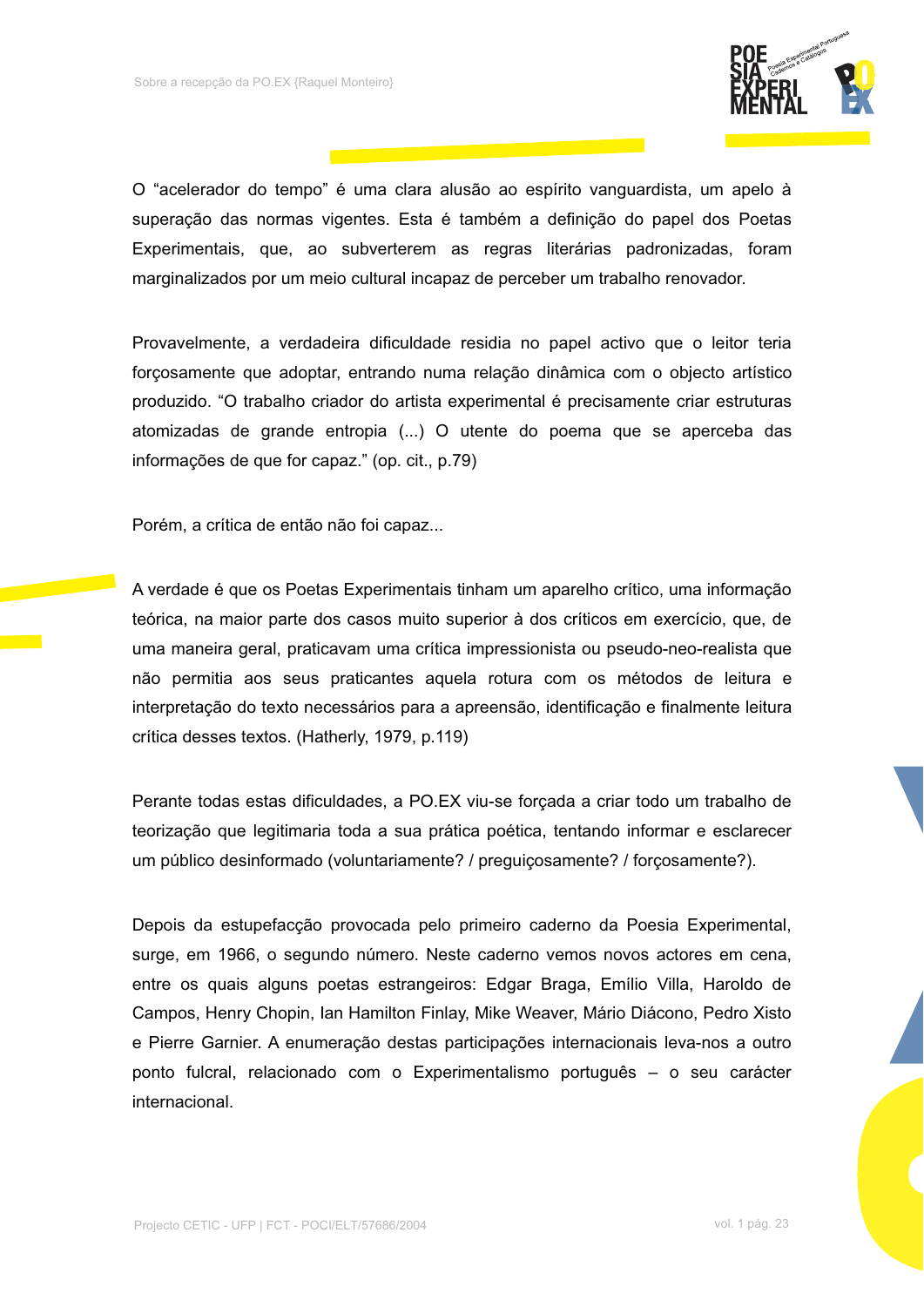

O Movimento Internacional de Poesia Concreta começa a sentir-se, no Brasil e na Europa, em meados dos anos 50. Este movimento surge com a necessidade de renovação na comunicação e destruição dos padrões literários estabelecidos. Os seus percursores consideraram imperiosa a desconstrução do discurso obsoleto das literaturas instaladas e propuseram um novo discurso, que teria o seu suporte no poder da comunicação visual "a functional poetry, capable of being extended to the art of the slogan, the poster" (Bory, 1968, p.9). É a aposta no tratamento da linguagem como obiecto visual que tornará esta proposta viável em qualquer idioma, ou melhor, a ligação simultânea das três dimensões da palavra – verbal, vocal e visual –, estabelecendo "um sistema em que se consideram todas as suas unidades: as letras. as sílabas e as palavras/fonemas. Um sistema sensível à qualidade material de cada elemento, no qual haja a constante distribuicão e redistribuicão das unidades gráficas." (Camara, 2000, p.52)

A título exemplificativo mencionaremos duas importantíssimas antologias de poesia Concreta que nos elucidam relativamente ao carácter supranacional desse projecto. deixando bem patente a heterogeneidade daqueles que a ele aderiram:

Emmett Williams, na introdução de An Anthology of Concrete Poetry, publicada em 1967, dá-nos uma ideia da universalidade deste movimento "The confused goegraphy of its beginnings reflects the universality of its roots." (1967, p.vi), através de uma sucinta retrospectiva, iniciada em Gomringer e que passa pelo grupo de Noigandres. terminando "in such diverse social settings as Czechoslovaguia. France, Spain and the United States", Ideia essa descrita com maior detalhe numa outra antologia de poesia Concreta, editada por Mary Ellen Solt (Concrete Poetry: A World View, de 1970). O capítulo "A World Look At Concrete Poetry" reflecte demoradamente sobre as repercussões do Concretismo em variadíssimos países (Suíca, Brasil, Alemanha, Áustria, Islândia, Checoslováguia, Japão, Turguia, Canadá, México, Escócia, Portugal<mark>[1</mark>]…).

Tal como pudemos verificar. Portugal não estava isolado nesta inovadora producão poética. Apesar do ostracismo e da repressão generalizada que o país atravessava. que se reflectia na producão literária nacional e na "crítica galhofeira do tradicional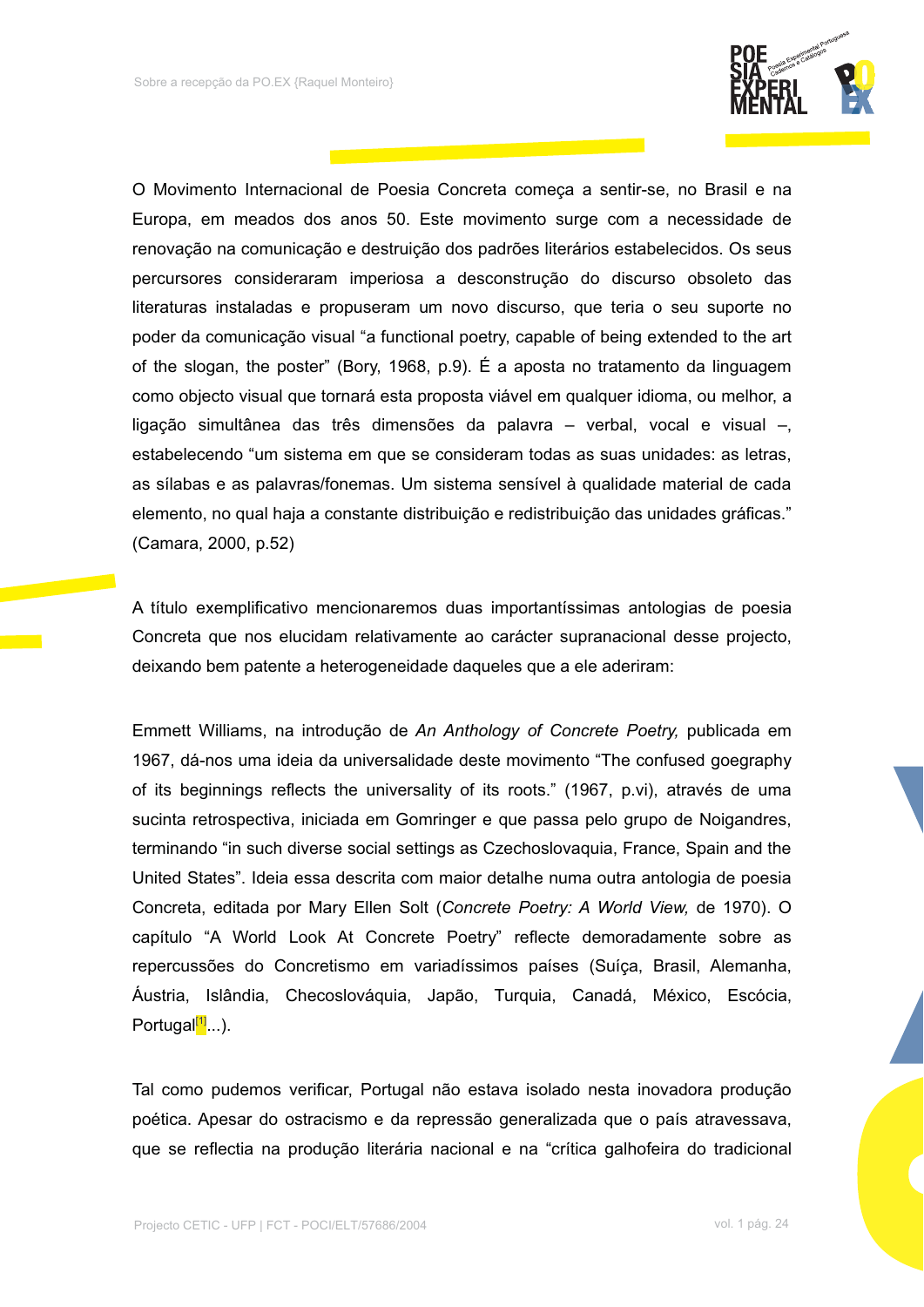

escarneo e maldizer" (Ana Hatherly), incapaz de se adaptar aos ventos de mudança que sopravam do exterior (não esqueçamos que o regime ditatorial do Estado Novo resiste de 1932 até 1974), fomos capazes de acompanhar as novas tendências poéticas emergentes.

Grandemente influenciados pelo vanguardismo italiano, trazido por António Aragão após a sua aventura europeia, e pelos Concretistas brasileiros<sup>2</sup>, um grupo de poetas portugueses decide criar um movimento de vanguarda que se auto-designa como Poesia Experimental<sup>3</sup>, em conformidade com o título da sua publicação inaugural, de 1964 (já agui referida).

As características do trabalho levado a cabo pelo grupo Experimental português são na sua generalidade semelhantes às dos seus pares internacionais. Porém, o Experimentalismo português tinha a particularidade de se insurgir contra o discurso do poder, responsável pela alienação e retrocesso do país. Os hábitos de aceitação e consumo do objecto artístico eram subvertidos, graças a textos e objectos que punham em causa todas as regras tacitamente aceites tanto pelo "consumidor", como pelo público e, em especial, pelos órgãos do poder. Não será de admirar que esta insurreição contra o status quo sócio-cultural tenha sido considerada perigosa e, por esse mesmo motivo, alvo de censura por parte do regime vigente.

Este grupo foi autor e executor de alguns acontecimentos artísticos que primavam pela irreverência e pelo carácter insólito, entre os quais o «Concerto e Audição Pictórica», realizado em Janeiro de 1965<sup>4</sup>, que contou com a colaboração dos músicos Jorge Peixinho e Mário Falcão. Este evento teve lugar na Galeria Divulgação, em Lisboa, executado aguando da exposição «Visopoemas<sup>5</sup>».

A adjectivação por nós aplicada (irreverente e insólito) é sustentada por um artigo do Diário Popular, escrito por Ana Hatherly a 28/1/1965. Nesse texto podemos visualizar o espectáculo, classificado pela autora como "Uma Manifestação de Neodadaísmo", que contou com a participação de músicos e poetas.